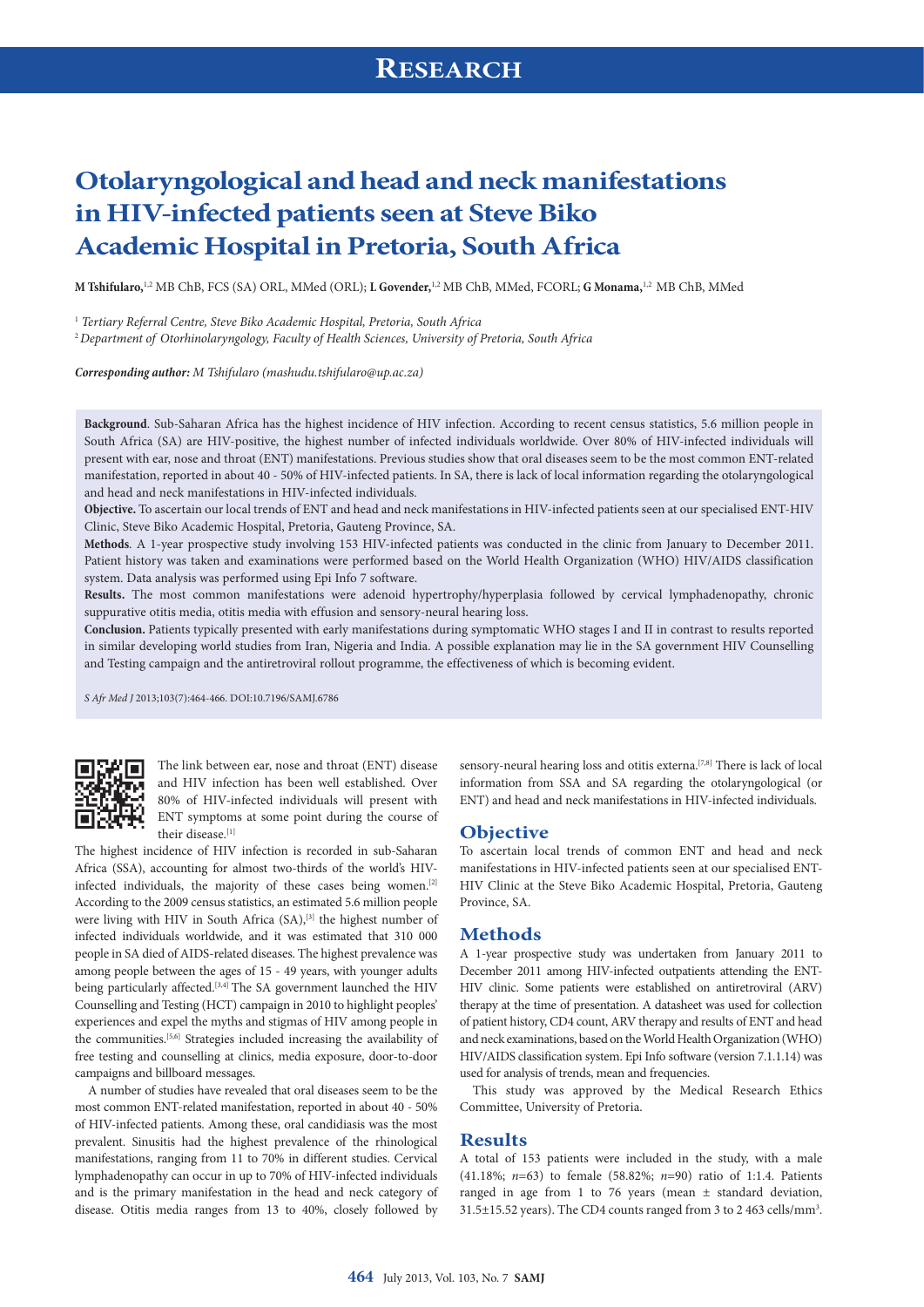## **RESEARCH**

The most common otological manifestation was chronic suppurative otitis media (CSOM), which affected 27% (*n*=42) of patients; followed by otitis media with effusion (OME) (15.58%; *n*=24), sensory-neural hearing loss (SNHL) (14.29%; *n*=22), vestibular symptoms (vertigo)  $(8.44\%; n=13)$ , otitis externa  $(1.95\%; n=2)$  and facial nerve palsy associated with mastoiditis (0.65%; *n*=1) (Fig. 1).

Rhinological manifestations included adenoid hypertrophy/ hyperplasia (41.56%; *n*=64), allergy-like symptoms (12.34%; *n*=19), sinusitis (7.79%; *n*=12), epistaxis (3.9%; *n*=6), atrophic rhinitis (nose bleeding) (2.6%; *n*=4), nasal polyposis (2.6%; *n*=4), septal perforations (1.3%; *n*=2) and nasal neoplasm (inverting papilloma) (0.65%; *n*=1) (Fig. 2).

Tonsillar hypertrophy was the most common oral cavity manifestation (14.29%; *n*=22); followed by oral candidiasis (12.34%;  $n=19$ ) – the pseudomembranous type being the most common (83%) of cases) with 1 case each of angular cheilitis and the erythematous form, stomatitis (4.55%;  $n=7$ ), tonsillitis (3.25%;  $n=5$ ) and aphthous ulcers (1.95%; *n*=3) (Fig. 3).

Among the head and neck manifestations (31.82%; *n*=49), cervical lymphadenopathy with posterior triangle nodes (39%) was the most common; followed by parotid gland cystic enlargement, primarily due to lymphoepithelial cysts (12.99%; *n*=20); Kaposi's sarcoma (4.5%; *n*=10); laryngitis (3.25%; *n*=5) comprising vocal cord palsies (presenting as hoarseness of the voice) and squamous cell carcinoma of the larynx and neck sepsis (cervical abscess) due to lymphadenitis (1.3%; *n*=2) (Fig. 4).

### **Discussion**

Otolaryngology manifestations are recognised as common early presentations of HIV infection. Of HIV-infected patients,



*Fig. 1. Otological manifestations. (Vest/cochlear = vestibular symptoms; CN VII = facial nerve palsy.)* 



*Fig. 3. Oral cavity manifestations.*

80 - 100% will present to the ENT clinic with early or late manifestations.[2,7,9,10]

Previous studies have shown that oral manifestations are the most frequently presented symptoms, followed by cervical head and neck lymphadenopathy, sinusitis and otitis media.<sup>[1,2,9]</sup>

No study of this nature has been conducted in SA; however, studies encompassing 1 155 patients from 3 developing countries; namely Nigeria (*n*=89), Iran (*n*=98) and India (*n*=968), have been conducted.<sup>[1,2,11]</sup>

In contrast to these studies, females were in the majority in our study. There are several potential reasons for this predominance: it might reflect the SA migrant labour system where males work away from home and females are home-bound; women tend to seek medical attention earlier than men; antenatal clinics in SA are well equipped and are excellent for early HIV screening of women in pregnancy and, according to the SA statistical survey in 2012, females outnumber males in the population as a whole.[3]

In our study, the most common otological manifestation was CSOM followed by OME, SNHL and vestibular symptoms. We could not determine a pattern compared with the other studies since each study showed unique patterns of otological manifestations. The Nigerian study showed a high percentage of OME, followed by SNHL, vestibulo-cochlear symptoms (vertigo, tinnitus, and hearing loss) and low yield of CSOM, similar to the India study.[11]

The most common and earliest rhinological manifestation was adenoid hypertrophy/hyperplasia, which may present as nasal blockage, snoring and/or hearing loss from OME – due to eustachian tube obstruction, followed by allergy-like symptoms (rhinitis, sneeze and itchiness) and sinusitis (atrophic rhinitis, epistaxis and blockage).



*Fig. 2. Rhinological manifestations. (AH = adenoid hypertrophy/ hyperplasia.)*



*Fig. 4. Head and neck manifestations.*